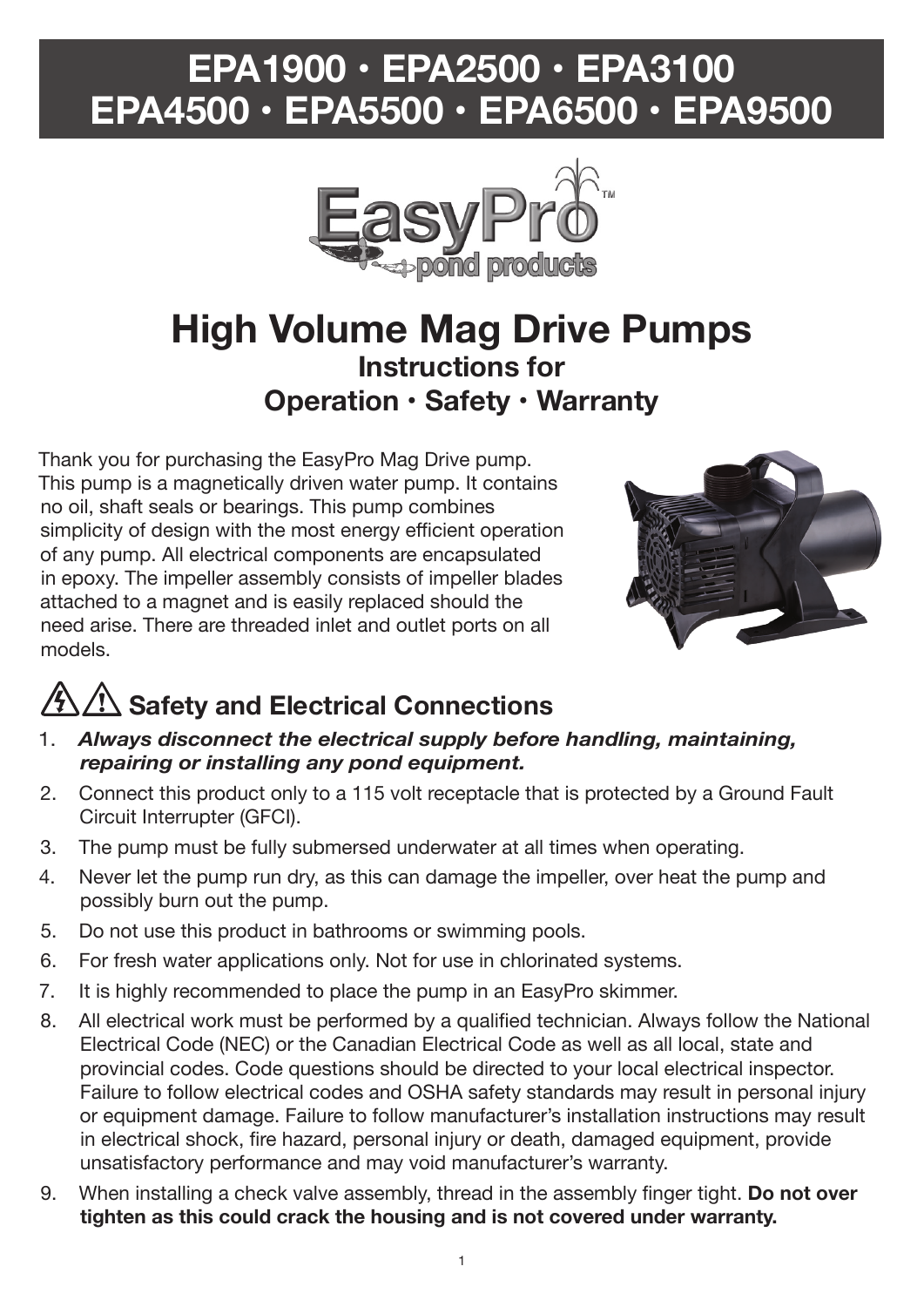## **Troubleshooting**

If the pump fails to operate, please check the following before contacting EasyPro:

#### **Note: always disconnect from electrical outlet before handling the pump.**

- 1. Check the GFCI circuit breaker or try another GFCI electrical outlet to ensure the pump is getting power.
- 2. Check the tubing for kinks and obstructions. Check intake screen cover for blockage. Follow cleaning steps in the maintenance section if blockage is suspected.
- 3. Verify that neither the vertical pumping distance is not too high, nor that the pipe size is too small.
- 4. If necessary, remove and clean the impeller assembly.

### **Service and Maintenance**

- 1. Disconnect from the power supply before service.
- 2. Clean the intake screen if clogged. Flow will be visibly reduced.
- 3. If the impeller needs to be serviced, remove the intake screen.

 For **EPA1900, EPA2500 and EPA3100**, carefully pull screen from pump housing by hand. No tools required.

 For **EPA4500,EPA5500,EPA6500,EPA9500**, remove the four #2 Phillips screws from each foot and remove the screen.

- 4. Then remove the impeller housing or volute by removing the four Phillips screws that secure it.
- 5. Clear the impeller of any debris and verify it spins freely.
- 6. If the impeller does not spin freely it may need to be replaced or the magnet may need to be cleaned. Remove the impeller assembly. Check for breakage or build-up of deposit on the magnet or impeller housing.
- 7. Clean the magnet and housing of deposits with non-abrasive cleaners. Then replace the impeller, volute and screen to return pump to service.

## **Operation of Pumps and Attachments**

All pumps in the EasyPro EPA Series include various fittings to connect to multiple tubing types. The pump can be hooked up to flexible PVC using the threaded outlets or coupler with PVC adapters. (purchase locally) The barbed fittings included can be used for connecting to EasyPro kink free tubing. Maximum performance is achieved when used with largest outlets and tubing sizes available. Restricting water flow with small accessories will reduce the performance of the pump. Use a hacksaw to remove any smaller steps than the tubing being used. Secure tubing to barbed fitting with clamps. (purchase locally)



### **Replacement Impellers**

| Pump#   | <b>Impeller Part #</b> |
|---------|------------------------|
| EPA1900 | EPA1900I               |
| EPA2500 | EPA2500I               |
| EPA3100 | EPA3100I               |
| EPA4500 | EPA4500I               |

| Pump#   | <b>Impeller Part #</b> |
|---------|------------------------|
| EPA5500 | EPA5500I               |
| EPA6500 | EPA6500I               |
| EPA9500 | EPA9500I               |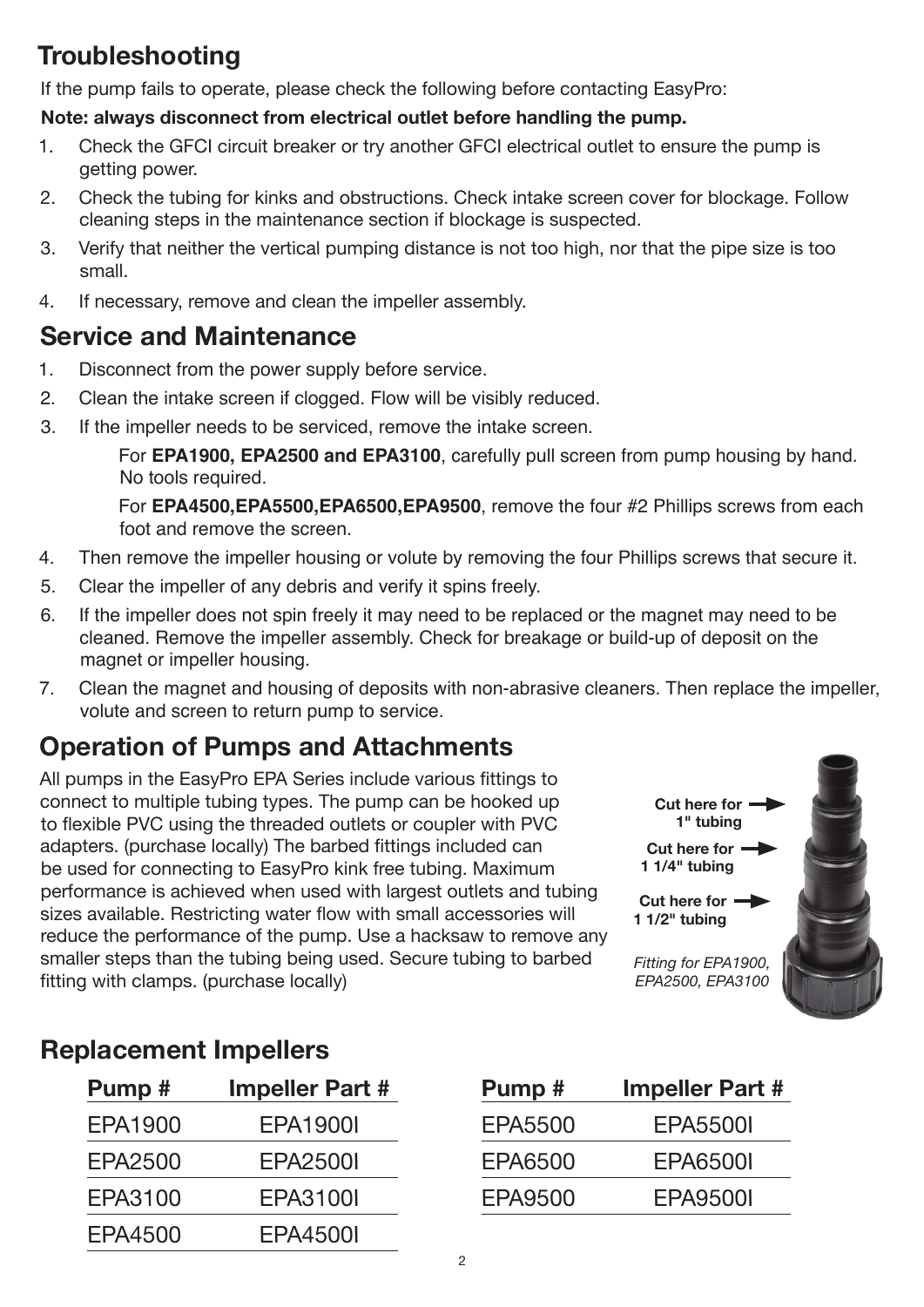|              | j<br>U       |     |                                               |     |                   |               |                 |                 |                 |                 | VOLUME MAG DRIVE PUMP PERFORMANCE DATA |                |
|--------------|--------------|-----|-----------------------------------------------|-----|-------------------|---------------|-----------------|-----------------|-----------------|-----------------|----------------------------------------|----------------|
|              |              |     | Gallons per minute (gpm) flow at feet of head |     |                   |               |                 |                 |                 | Max.            | <b>Threaded</b>                        | <b>FEATURE</b> |
| <b>Model</b> | <b>Watts</b> | è   | ÷                                             | ō   | <u><b>i21</b></u> | ë             | $\overline{20}$ | $\overline{24}$ | $\overline{28}$ | š               | Inlet/Outlet                           | <b>SIZE</b>    |
| EPA1900      | 175          | 32  | 25                                            | 15  | က                 |               |                 |                 |                 | ည့              | ÷,                                     | Ę              |
| EPA2500      | 200          | 42  | 34                                            | 25  | $\frac{6}{1}$     | 5             |                 |                 |                 | $\frac{1}{2}$   | 11/2 <sup>n</sup>                      | ч              |
| EPA3100      | <b>210</b>   | 52  | 44                                            | 34  | 24                | 13            |                 |                 |                 | ູລົ             | 11/2 <sup>n</sup>                      | ч              |
| EPA4500      | 400          | 77  | 71                                            | 65  | 57                | $\frac{4}{8}$ | 57              | 77              | ı               | $\overline{26}$ | ฟื                                     | R.             |
| EPA5500      | 420          | 89  | ౚ                                             | 72  | 83                | 53            | 4               | 23              | ı               | $\overline{26}$ | ั้ง                                    | 뤚              |
| EPA6500      | 490          | 113 | 10 <sup>2</sup>                               | 90  | 78                | 63            | 44              | $\frac{8}{1}$   |                 | 26'             | ล็                                     | H.             |
| EPA9500      | 710          | 158 | 133                                           | 112 | 93                | 75            | 58              | 39              | $\overline{1}$  | 30'             | ล็                                     | 天              |
|              |              |     |                                               |     |                   |               |                 |                 |                 |                 |                                        |                |

Pro Tip Maximum performance is achieved when used with largest tubing and fittings sizes available.<br>Restricting water flow with small diameter tubing or small accessories will reduce the performance Pro Tip Maximum performance is achieved when used with largest tubing and fittings sizes available. Restricting water flow with small diameter tubing or small accessories will reduce the performance specifications indicated here. Performance data provided for reference only and may vary slightly. specifications indicated here. Performance data provided for reference only and may vary slightly.

| ump Specifications       | <b>EPA1900</b> | <b>EPA2500</b> | EPA3100       | EPA4500       | <b>EPA5500</b> | EPA6500       | <b>EPA9500</b> |
|--------------------------|----------------|----------------|---------------|---------------|----------------|---------------|----------------|
| <b>Maximum Flow Rate</b> | 922 gph        | 2510 gph       | 3120 gph      | 4620 gph      | 5360 gph       | 6760 gph      | 9460 gph       |
| <b>Aaximum Head</b>      | 13 feet        | 18 feet        | 20 feet       | 26 feet       | 26 feet        | 26 feet       | 30 feet        |
| <b>Maximum Wattage</b>   | 175W           | 200W           | 210W          | 400W          | 420W           | <b>M067</b>   | 710W           |
| Power Cord Length        | 20 feet        | 20 feet        | 20 feet       | 30 feet       | 30 feet        | 30 feet       | 30 feet        |
| <b>Jolts / Frequency</b> | 15 V / 60 Hz   | 115 V / 60 Hz  | 115 V / 60 Hz | 115 V / 60 Hz | 115 V / 60 Hz  | 115 V / 60 Hz | 115 V / 60 Hz  |
| Pump Discharge (mpt)     |                | $11/2$ "       | $11/2$ "      |               |                |               |                |
|                          |                |                |               |               |                |               |                |